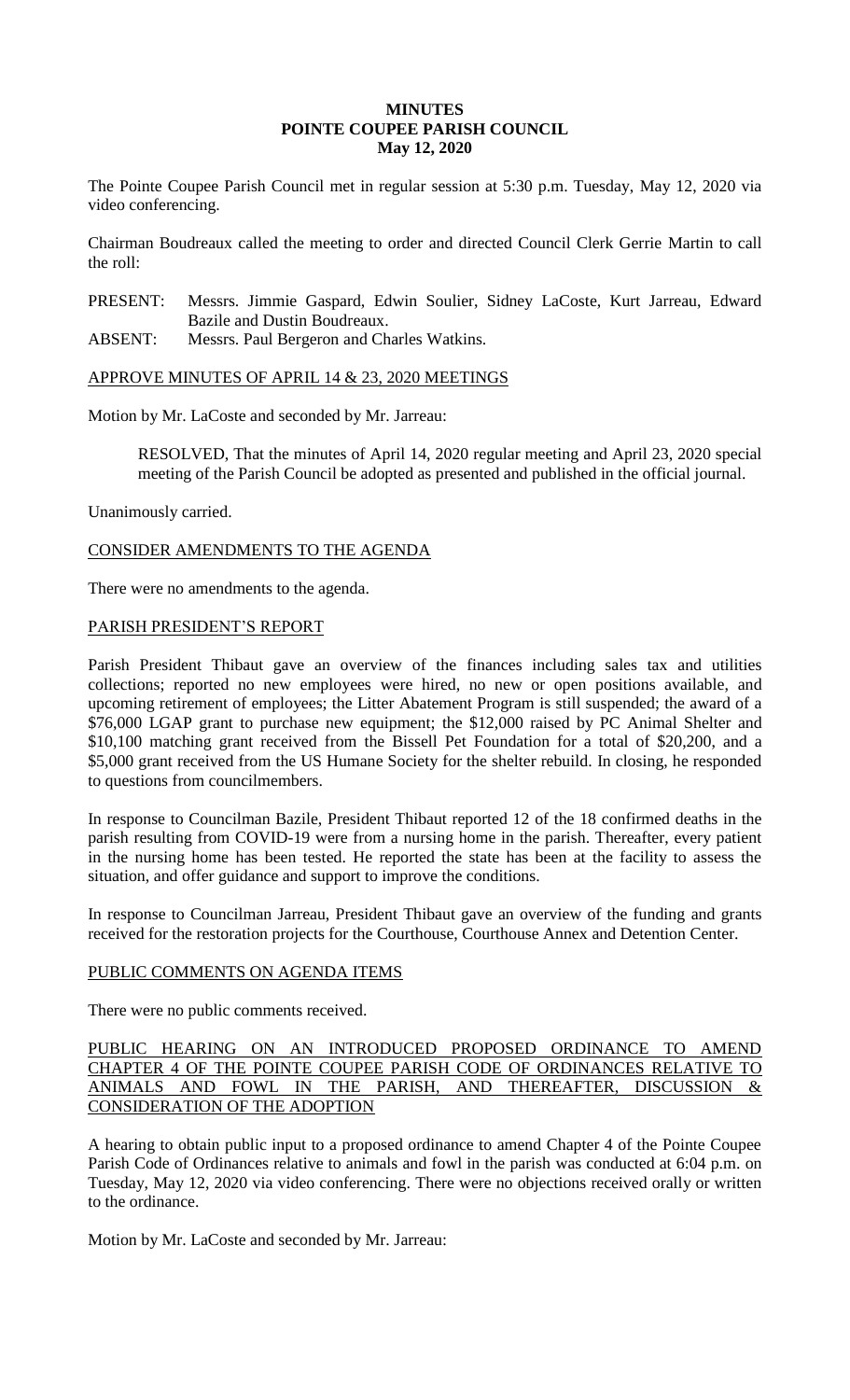RESOLVED, That the adoption of a proposed ordinance to amend Chapter 4 of the Pointe Coupee Parish Code of Ordinances relative to animals and fowl in the parish be tabled until the next council meeting.

Unanimously carried.

PUBLIC HEARING ON AN INTRODUCED PROPOSED ORDINANCE TO AMEND CHAPTER 22 OF THE POINTE COUPEE PARISH CODE OF ORDINANCES RELATIVE TO SUBDIVISION IN THE PARISH, AND THEREAFTER, DISCUSSION & CONSIDERATION OF THE ADOPTION

A hearing to obtain public input to a proposed ordinance to amend Chapter 22 of the Pointe Coupee Parish Code of Ordinances relative to subdivision in the parish was conducted at 6:06 p.m. on Tuesday, May 12, 2020 via video conferencing. There were no objections received orally or written to the ordinance.

Motion by Mr. LaCoste and seconded by Mr. Soulier:

RESOLVED, That the adoption of a proposed ordinance to amend Chapter 22 of the Pointe Coupee Parish Code of Ordinances relative to subdivision in the parish be tabled until the next council meeting.

Unanimously carried.

# INTRODUCTION OF ORDINANCES:

AN ORDINANCE TO MAKE CHANGES TO THE POINTE COUPEE PARISH CODE OF ORDINANCES, CHAPTERS 17 THROUGH 24, TO ACCOUNT FOR THE IMPLEMENTATION OF THE POINTE COUPEE PARISH CHARTER, AND FURTHER PROVIDING WITH RESPECT THERETO (PUBLIC HEARING JUNE 9, 2020)

## NOTICE OF INTRODUCTION OF ORDINANCE AND OF PUBLIC HEARING

NOTICE IS HEREBY GIVEN that a proposed ordinance to make changes to the Pointe Coupee Parish Code of Ordinances, Chapters 17 through 24, to account for the implementation of the Pointe Coupee Parish Charter, and further providing with respect thereto has been introduced before the Pointe Coupee Parish Council, and that a public hearing will be held relative thereto at 5:30 p.m., Tuesday, June 9, 2020 at the Parish Council Meeting Room, Courthouse Annex, 160 East Main Street, New Roads, Louisiana, after which said ordinance may be considered for adoption. All interested persons are urged to attend.

### AN ORDINANCE TO AMEND THE POINTE COUPEE PARISH CODE OF ORDINANCES RELATIVE TO THE ADOPTION OF THE 2015 PARISH OF POINTE COUPEE ROAD RATING REPORT WITH AMENDMENT (PUBLIC HEARING JUNE 9, 2020)

# NOTICE OF INTRODUCTION OF ORDINANCE AND OF PUBLIC HEARING

NOTICE IS HEREBY GIVEN that a proposed ordinance to amend the Pointe Coupee Parish Code of Ordinances relative to the adoption of the 2015 Parish of Pointe Coupee Road Rating Report with amendment has been introduced before the Pointe Coupee Parish Council, and that a public hearing will be held relative thereto at 5:30 p.m., Tuesday, June 9, 2020 at the Parish Council Meeting Room, Courthouse Annex, 160 East Main Street, New Roads, Louisiana, after which said ordinance may be considered for adoption. All interested persons are urged to attend.

AN ORDINANCE TO AMEND SECTIONS 6-1 AND 6-2 OF CHAPTER 6, ARTICLE I OF THE POINTE COUPEE PARISH CODE OF ORDINANCES RELATIVE TO RESIDENTIAL AND COMMERCIAL BUILDING PERMITS AND SANCTIONS FOR VIOLATION (PUBLIC HEARING JUNE 9, 2020)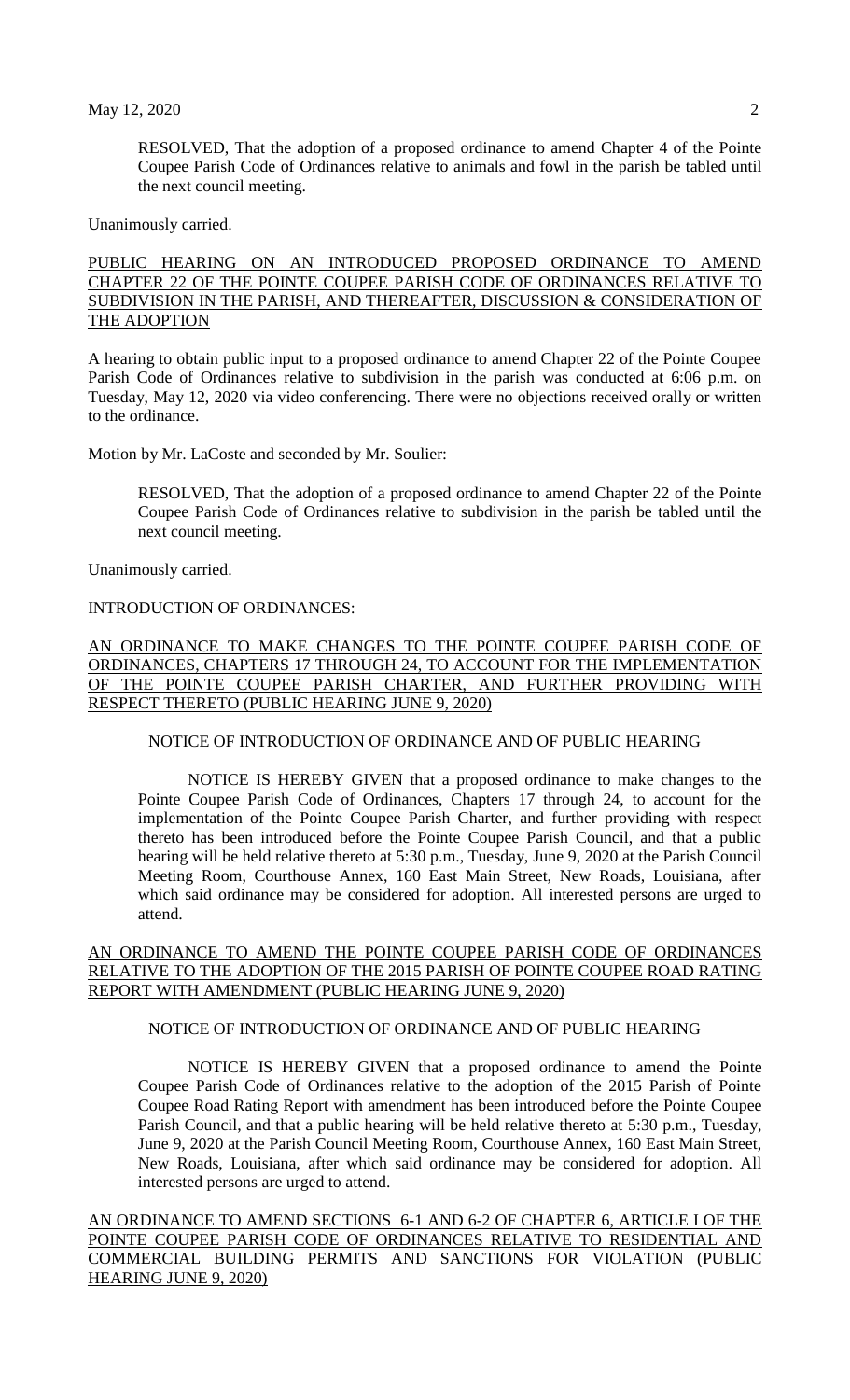### NOTICE OF INTRODUCTION OF ORDINANCE AND OF PUBLIC HEARING

NOTICE IS HEREBY GIVEN that a proposed ordinance to amend Sections 6-1 and 6-2 of Chapter 6, Article I of the Pointe Coupee Parish Code of Ordinances relative to residential and commercial building permits and sanctions for violation has been introduced before the Pointe Coupee Parish Council, and that a public hearing will be held relative thereto at 5:30 p.m., Tuesday, June 9, 2020 at the Parish Council Meeting Room, Courthouse Annex, 160 East Main Street, New Roads, Louisiana, after which said ordinance may be considered for adoption. All interested persons are urged to attend.

#### RESOLUTION(S):

## APPROVE THE POINTE COUPEE BANNER AS THE OFFICIAL JOURNAL FOR THE PARISH AS REQUIRED BY LA R.S. 43:141 AND LA R.S. 43:142, EFFECTIVE JULY 1, 2020

Motion by Mr. Bazile and seconded by Mr. Gaspard:

RESOLVED, That the appointment of The Pointe Coupee Banner as the Official Journal for the parish as required by LA R.S.  $43:141 \&$  LA R.S.  $43:142$ , effective July 1, 2020 be approved.

The Chairman called for a roll call vote that resulted as follows:

YEAS: Messrs. Gaspard, LaCoste, Soulier, Jarreau, Bazile and Boudreaux.

NAYS: None.

ABSENT: Messrs. Watkins and Bergeron.

On a vote of 6-0-2, the motion carried.

#### AUTHORIZE PRESIDENT TO AWARD CONTRACT AGREEMENT FOR THE PCP COURTHOUSE REROOFING AND EXTERIOR RESTORATION

Motion by Mr. Jarreau and seconded by Mr. LaCoste:

RESOLVED, That the Parish President, Major Thibaut, be authorized to award the contract agreement between the Pointe Coupee Parish Government and Capitol Construction, LLC for the low base bid in the amount of \$579,000.00, Alternate No. 1 in the amount of \$54,000.00, Alternate No. 2 in the amount of \$51,500.00, and Alternate No. 3 in the amount of \$3,700.00 for a total amount of \$688,200.00 for the Pointe Coupee Parish Courthouse Reroofing and Exterior Restoration Project, contingent on concurrence from LA Division of Administration, Office of Facility Planning and Control (FPC No. 50-J39-19-02).

The Chairman called for a roll call vote that resulted as follows:

YEAS: Messrs. Bazile, Jarreau, Soulier, LaCoste, Gaspard and Boudreaux.

NAYS: None.

ABSENT: Messrs. Bergeron and Watkins.

On a vote of 6-0-2, the motion carried.

#### PARISH WILL COMMIT ALL FUNDS IN EXCESS OF STATE FUNDS NECESSARY TO COMPLETE THE PCP COURTHOUSE REROOFING AND EXTERIOR RESTORATION

Motion by Mr. Bazile and seconded by Mr. Gaspard:

RESOLVED, That the Pointe Coupee Parish Government will commit all funds in excess of State funds necessary to satisfactorily complete the Pointe Coupee Parish Courthouse Reroofing and Exterior Restoration, Planning and Construction, Project (FPC No. 50-J39-19-02).

The Chairman called for a roll call vote that resulted as follows:

YEAS: Messrs. Gaspard, LaCoste, Soulier, Jarreau, Bazile and Boudreaux.

NAYS: None.

ABSENT: Messrs. Watkins and Bergeron.